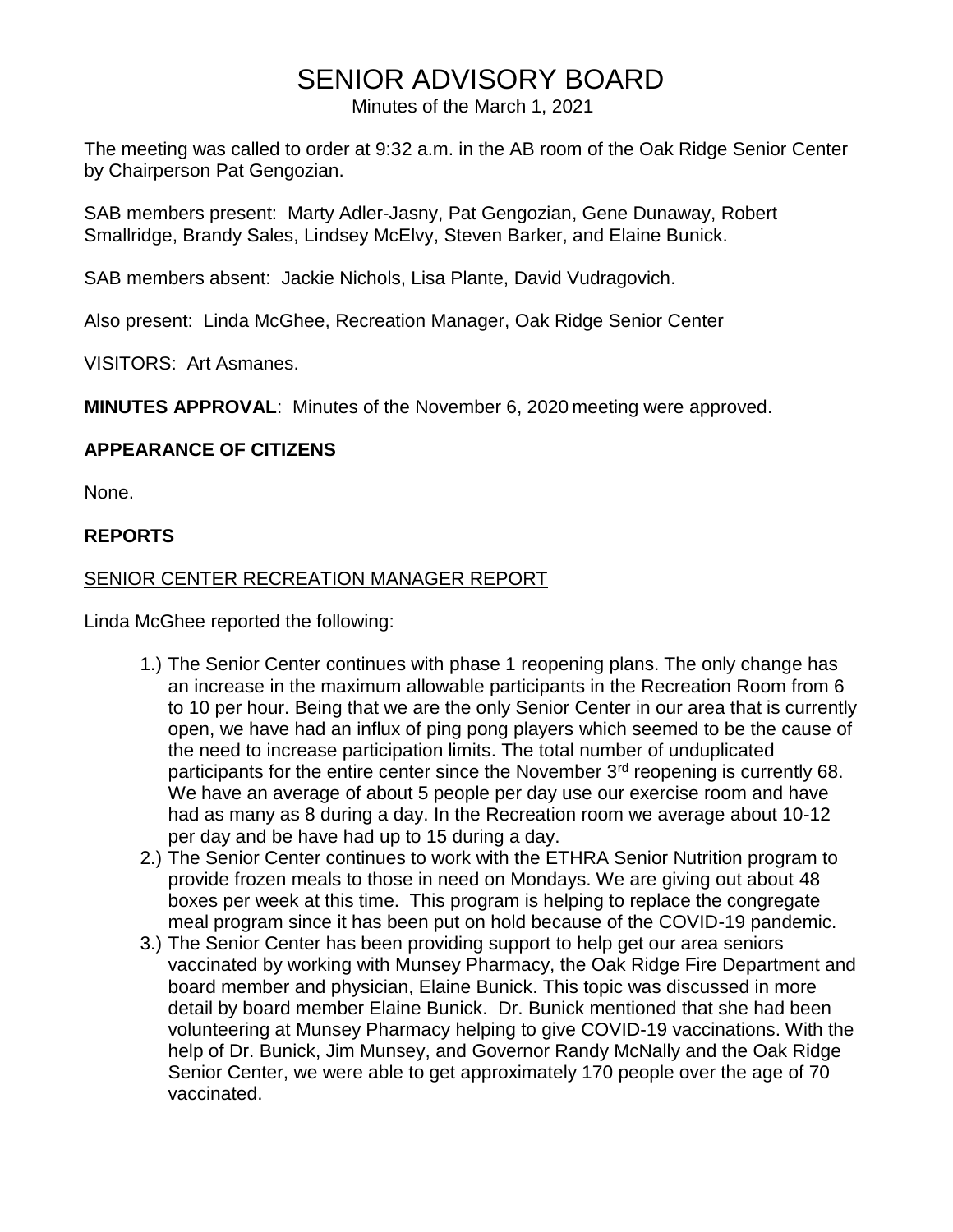#### . RECENT ACTIONS OF CITY COUNCIL

None

# **NEW BUSINESS**

Board Chairperson Pat Gengozian began the meeting by recognizing our newly elected board members and having everyone introduce himself or herself. The new board members were Steven Barker, Lindsey McElvy, and Brandy Sales. Each discussed their reasons for wanting to join the Senior Advisory Board as did the current board members as well.

Chairperson Gengozian then moved on to the Election of Offices for the current year. Board member Marty Adler-Jasny nominated Pat Gengozian to continue on as Chairperson for the coming year. The nomination was seconded by Robert Smallridge and passed unanimously by those members present. Current Vice Chairperson Robert Smallridge mentioned that he would like to step down and nominated board member Jackie Nichols for the Vice Chairperson position. This was seconded by Gene Dunaway and also passed by unanimous vote of members present.

The board then reviewed the 2020 goals and voted to adopt them same goals for this year since the pandemic had kept the board from working on these goals. There was some discussion and clarification and then the following goals were accepted by the board for the 2021 calendar year.

Senior Center Goals for 2021

- 1. Senior Center
	- a. Publicize the Senior Center to retain and attract a diverse group of participants 50 and older.
	- b. Develop new programs, including transportation and COVID-19 adaptations, as well as funding sources to retain and attract a diverse group of participants.
	- c. Assist with implementation of software system to measure current use and participation in the Senior Center programs.
- 2. Develop committees to facilitate the Senior Advisory Board's goals.
- 3. Respond to requests from the City Council.

Board member Gene Dunaway discussed several draft motions with the board which he would like to see passed. One of these motions involved commending Pat Gengozian, Mark Watson, and Lt. Governor Randy McNally in helping senior living facilities get vaccinations for their residents Another motion involved commending the senior center manager and staff on their work during the pandemic and the final motion was to acknowledge the passing of longtime board member Alfred Skyberg. After some discussion on wording and how to publicize these motions, it was decided by the board to send them to the Oak Ridger as a letter to the editor.

## **UNFINISHED BUSINESS**